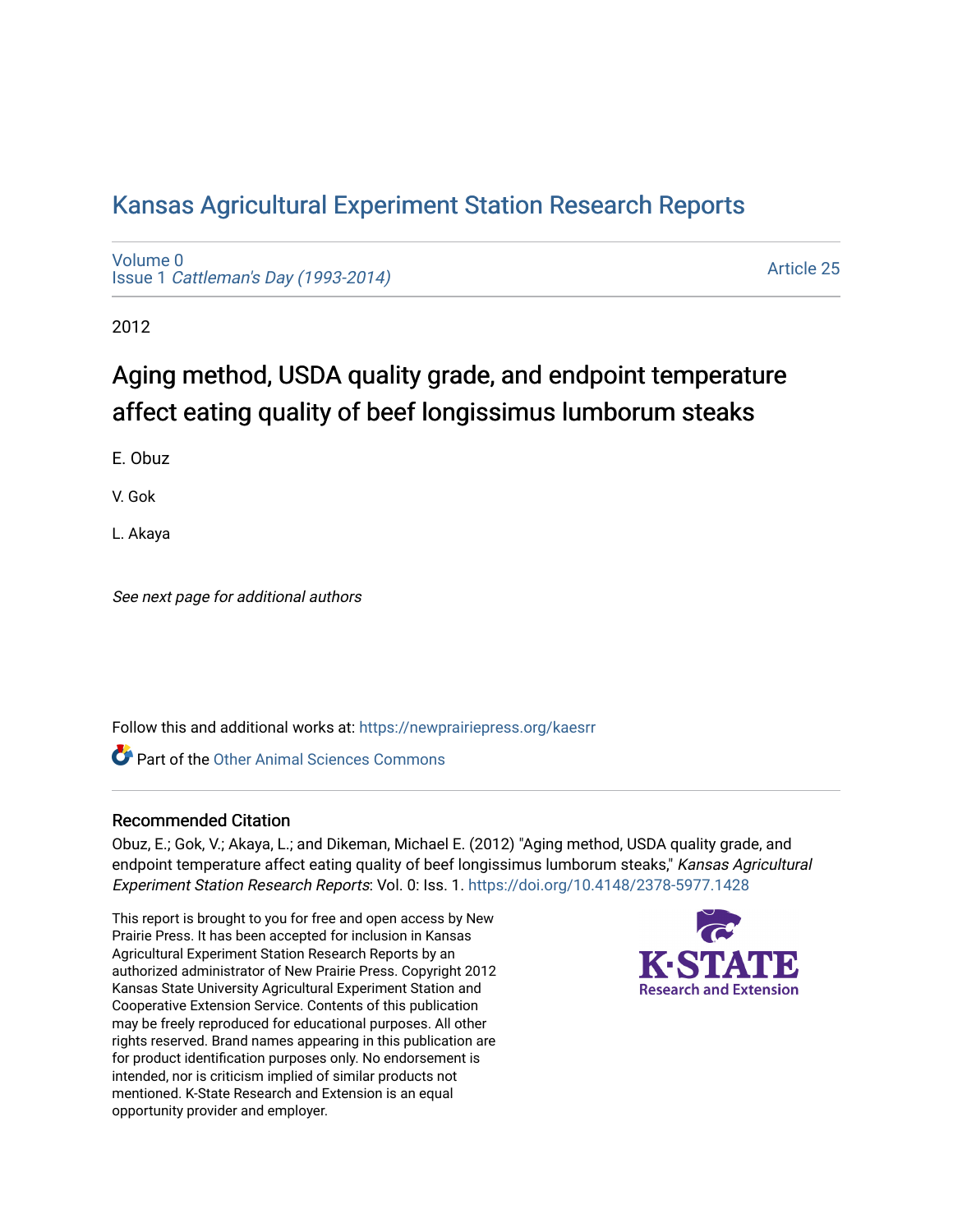## Aging method, USDA quality grade, and endpoint temperature affect eating quality of beef longissimus lumborum steaks

### Abstract

Tenderness is one of the most important factors affecting consumers' perceptions and acceptance of palatability. Tenderness is affected by both myofibrillar proteins and connective tissue content and quality. Both marbling and carcass maturity can have a significant effect on beef palatability, with higher consumer sensory scores generally given to USDA Choice loin steaks than to Select steaks for tenderness, juiciness, and overall palatability. Endpoint temperature can also have a significant effect, with higher endpoint temperatures generally decreasing palatability. Aging beef is a common practice in the meat industry because it increases tenderness and flavor development. The meat industry generally utilizes two types of aging, vacuum and dry aging. Vacuum aging, in which meat is aged in a sealed barrier package at refrigerated temperatures, is the most widely used practice. Dry aging refers to aging meat without packaging, and requires greater environmental control to achieve consistent product quality. Vacuum-aged beef has a sourer and stronger bloody/serumy flavor, whereas dry-aged beef has a more beefy, brown-roasted flavor. Dry aging generally results in greater aged flavor of steaks with no advantage for tenderness, and it is a costly procedure because of decreased yields due to greater weight and trim losses than vacuum aging. Flavor benefits of dry aging and distinct yield advantages of vacuum aging stimulated researchers to develop a "special bag"? with a very high water vapor transmission rate and very low oxygen transmission rate to decrease shrink and trim loss but create a dry-aged flavor.

### Keywords

Cattlemen's Day, 2012; Kansas Agricultural Experiment Station contribution; no. 12-231-S; Report of progress (Kansas State University. Agricultural Experiment Station and Cooperative Extension Service); 1065; Beef Cattle Research, 2012 is known as Cattlemen's Day, 2012; Beef; Quality grade; Temperature; Longissimus lumborum; Tenderness

### Creative Commons License



This work is licensed under a [Creative Commons Attribution 4.0 License](https://creativecommons.org/licenses/by/4.0/).

### Authors

E. Obuz, V. Gok, L. Akaya, and Michael E. Dikeman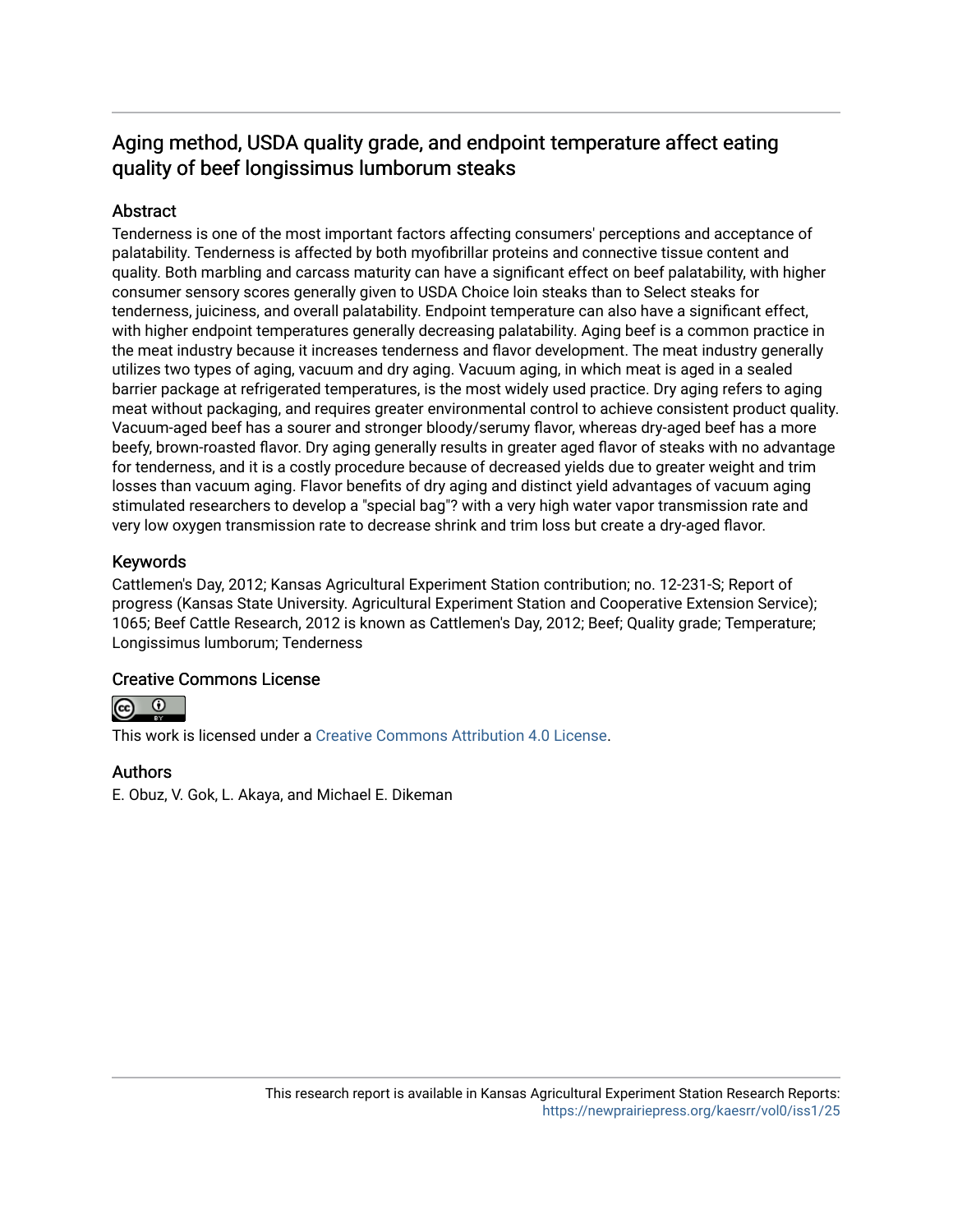# Aging Method, USDA Quality Grade, and Endpoint Temperature Affect Eating Quality of Beef *Longissimus lumborum* Steaks

## *M.E. Dikeman, E. Obuz, V. Gok, and L. Akaya*

## Introduction

Tenderness is one of the most important factors affecting consumers' perceptions and acceptance of palatability. Tenderness is affected by both myofibrillar proteins and connective tissue content and quality. Both marbling and carcass maturity can have a significant effect on beef palatability, with higher consumer sensory scores generally given to USDA Choice loin steaks than to Select steaks for tenderness, juiciness, and overall palatability. Endpoint temperature can also have a significant effect, with higher endpoint temperatures generally decreasing palatability.

Aging beef is a common practice in the meat industry because it increases tenderness and flavor development. The meat industry generally utilizes two types of aging, vacuum and dry aging. Vacuum aging, in which meat is aged in a sealed barrier package at refrigerated temperatures, is the most widely used practice. Dry aging refers to aging meat without packaging, and requires greater environmental control to achieve consistent product quality. Vacuum-aged beef has a sourer and stronger bloody/serumy flavor, whereas dry-aged beef has a more beefy, brown-roasted flavor. Dry aging generally results in greater aged flavor of steaks with no advantage for tenderness, and it is a costly procedure because of decreased yields due to greater weight and trim losses than vacuum aging. Flavor benefits of dry aging and distinct yield advantages of vacuum aging stimulated researchers to develop a "special bag" with a very high water vapor transmission rate and very low oxygen transmission rate to decrease shrink and trim loss but create a dry-aged flavor.

Although some studies have compared the effects of vacuum and dry aging and dry and "special bag" aging, no study has compared all three aging methods. Therefore, the objectives of our study were to determine the effects of vacuum, dry, and special bag aging of USDA Choice and Select grade boneless strip loin steaks cooked to endpoint temperatures of 145°F or 160°F on yield, physical properties, chemical properties, instrumental tenderness, instrumental color, visual cooked color, and sensory properties of beef steaks.

## Experimental Procedures

Beef boneless strip loins from USDA Choice  $(n = 9)$  and USDA Select  $(n = 9)$ carcasses were purchased from a commercial processor. Each loin was cut into halves and randomly assigned to 1 of 3 aging treatments (vacuum aging, dry aging, or aging in a special bag; VAC, DRY, or SB, respectively). Loin sections allocated to VAC aging were packaged in bags (Cryovac Sealed Air Corporation, Duncan, SC). Loin sections destined for DRY aging were aged unpackaged with direct exposure to air in the cooler. Loin sections assigned to the SB treatment were vacuum packaged in dry-aging bags (MacPak, LLC, Wayzata, MN). Loin sections were aged from the time they were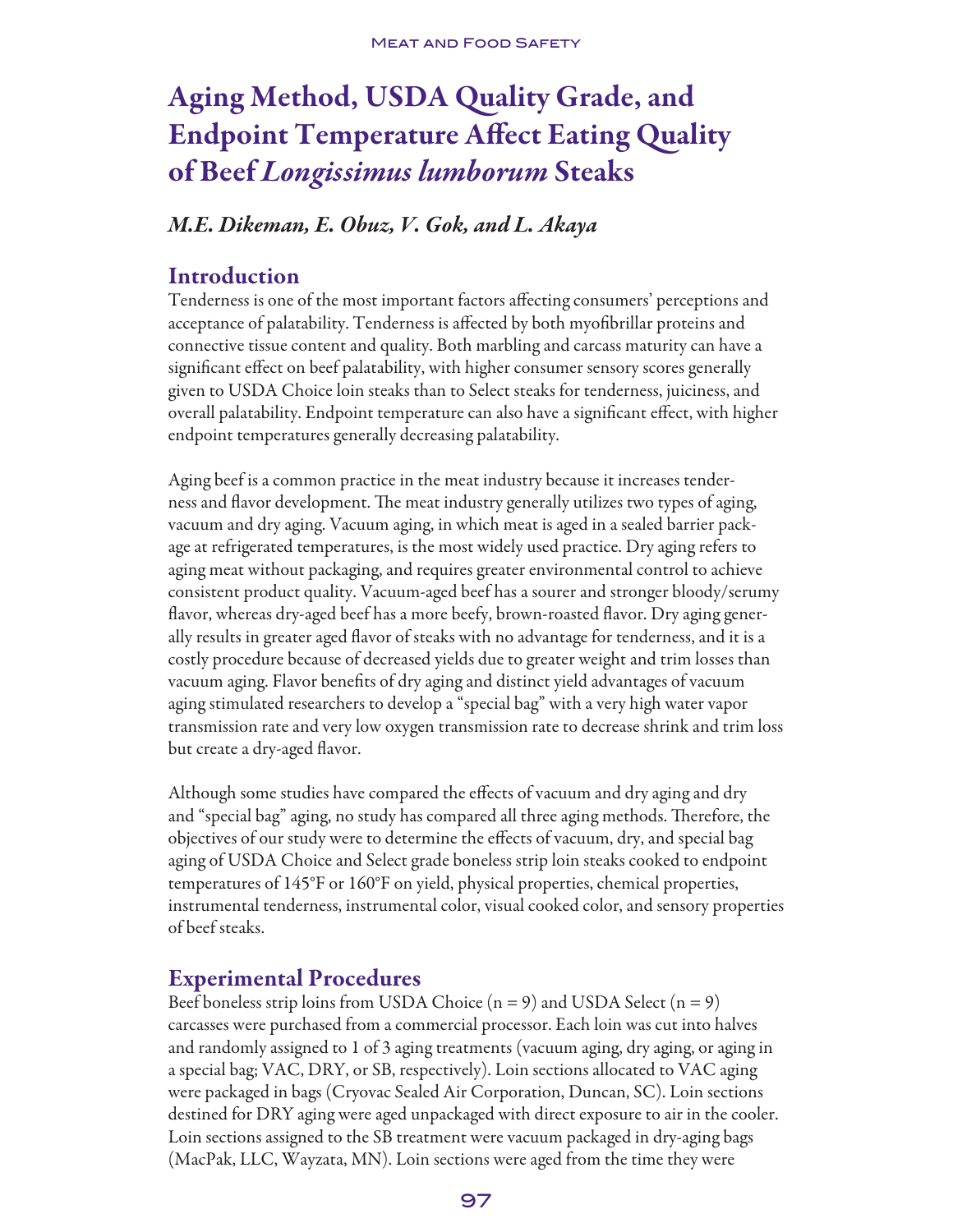received at 8 days postmortem for 21 days at 4°F on wire racks, with the subcutaneous fat surface down. On day 21 of aging, 4 1-inch-thick steaks were removed from the anterior end and randomly assigned to 1 of 2 endpoint cooking temperatures (145 or 160°F) for Warner-Bratzler shear force determination and sensory analysis. A sample was also taken for fat and moisture analyses. For DRY and SB aging, loin sections were trimmed after aging to remove dried and discolored portions. Vacuum-aged loins were blotted with dry paper towels. Samples of *longissimus lumborum* tissue were prepared for moisture and fat analyses.

Color measurements on raw steaks were taken before and after aging with a Hunter colorimeter as well as on the cooked steaks. Visual color was evaluated on a 6-point scale with  $1 =$  raw red center, pink border, tan edge (medium rare);  $3 =$  pinkish red center, pink to light brown/tan to outer surface; and  $6 = \text{dry}$ , brown throughout (well done). Steaks were cooked in a Blodgett gas-fired, forced-air-convection oven at 325°F until the center temperature reached 145 or 160°F. After cooking, steaks were overwrapped in polyvinyl chloride film and cooled for 24 hours at 4°F, then 6 round 1/2-inch cores per steak were removed parallel to the long axis of the muscle fibers and sheared once through the center using a Warner-Bratzler shear attachment (V-notch blade). Shearforce steaks were also used to determine cooking losses.

Six steaks for trained sensory evaluation were cooked at a session in the same way as for Warner-Bratzler shear force testing. Each steak was cut into  $1/2 \times 1/2 \times 1$ -inch pieces for serving. Trained panelists ( $n = 6$ ) evaluated palatability attributes on an 8-point scale for myofibrillar tenderness, juiciness, flavor, off-flavor, connective tissue, and overall tenderness (1 = extremely tough, dry, bland, intense, tough, and abundant; 8 = extremely tender, juicy, intense, none, tender, and none) for each sample.

The overall treatment structure was a split-split plot design with the incomplete assignment of the treatment combinations to the experimental units. The whole plot treatment was quality grade (USDA Select or Choice), the sub-plot treatment was aging method (DRY, VAC, or SB), and the sub-sub-plot treatment was endpoint temperature (145 or 160°F). Random effects included loin within quality grade and aging method × loin within quality grade. The treatment combinations were replicated 6 times. Data were analyzed using the PROC MIXED procedure of SAS (2009; SAS Inc., Cary, NC). Least squares means for all significant effects were calculated and separated when significant  $(P < 0.05)$ . Least significant differences for all significant factors were calculated and presented for ease of mean separation.

## Results and Discussion

USDA Select loins had higher (*P* < 0.05) weight loss during aging than Choice loins (Table 1, 11.37% for Select and 9.92% for Choice), likely because of higher initial moisture content (*P* < 0.05) of Select loins (72.56% versus 71.43%). VAC-aged loins had dramatically less (*P* < 0.0001) weight loss during aging than both DRY and SB aging methods (2.90% versus 15.56% and 13.48%, respectively). Both DRY and SB aging methods resulted in higher (*P* < 0.0001) trim loss than VAC aging, and SB aging resulted in greater (*P* < 0.05) trim loss than DRY aging (26.55% versus 24.05%; Table 1). Both DRY and SB aging resulted in similar combined losses, but combined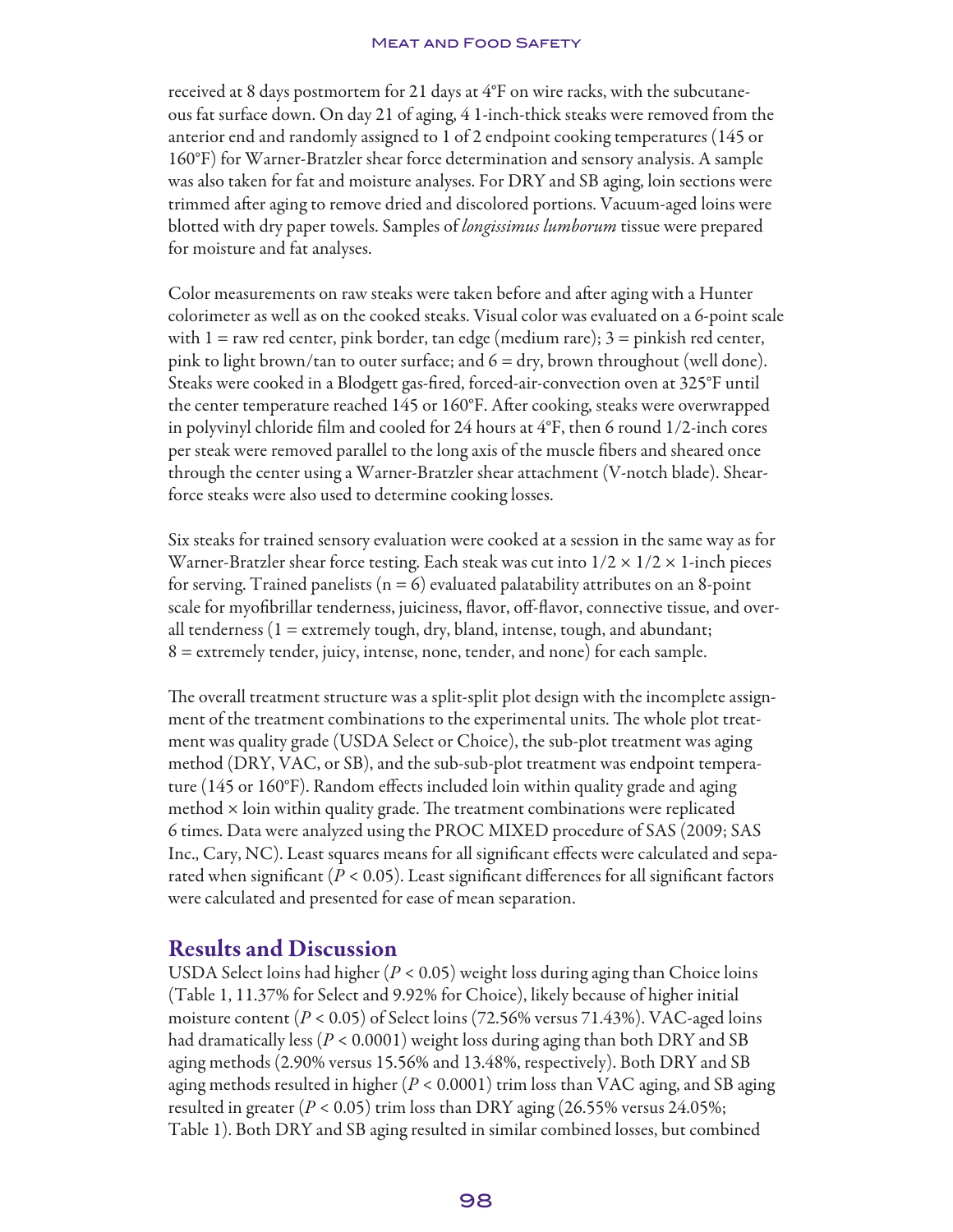#### **MEAT AND FOOD SAFETY**

losses were dramatically lower for VAC aging. Therefore, aging in the SB does not offer advantages over DRY aging as far as trim and combined losses are concerned.

After aging, VAC loins had the highest moisture content and DRY aged loins had higher (*P* < 0.05) fat content than SB aged loins (5.53 versus 4.37%, Table 2). Fat content was lowest (*P* < 0.05) for SB aging after cooking. As expected, higher endpoint temperature resulted in lower (*P* < 0.0001) moisture content (Table 2). VAC aging resulted in higher L\* (lighter color) values than DRY or SB aging. A decrease (*P* < 0.05) in a\* values (decreased redness) with increased endpoint temperature was less pronounced in DRY aged steaks than it was in VAC-aged or SB-aged steaks. Steaks from SB-aged loins were considerably redder for Select than for Choice. The mean visual color scores of steaks cooked to  $145^{\circ}$ F and  $160^{\circ}$ F were 3.14 and  $4.67$  (3 = pinkish red center, pink to light brown/tan to outer surface; 5 = tan/brown center and edges, no evidence of pink; *P* < 0.01), respectively.

Neither quality grade nor aging method had an effect (*P* > 0.05) on Warner-Bratzler shear force of steaks (Table 2); however, Warner-Bratzler shear force increased (*P* < 0.0001) from 6.42 to 7.44 lb as endpoint temperature increased. Quality grade was not a factor (*P* > 0.05) for cooking loss (Table 2). Cooking loss for steaks cooked to 160°F was about 5% higher (*P* < 0.0001) than for steaks cooked to 145°F (Table 2).

Quality grade and aging method did not affect (*P >* 0.05) juiciness, but, as expected, steaks cooked to 145°F were juicier (*P <* 0.05) than those cooked to 160°F (data not presented). Neither quality grade nor aging method affected (*P >* 0.05) myofibrillar tenderness, connective tissue amount, overall tenderness, or off-flavor intensity (data not presented), but VAC-aged loins cooked to 160ºF had the lowest (*P <* 0.05) myofibrillar tenderness score. In addition, there was a three-way quality grade  $\times$  aging method  $\times$  endpoint temperature interaction ( $P < 0.01$ ) for beef flavor intensity in which Select, DRY-aged steaks had higher beef flavor intensity than VAC- or SB-aged steaks, but the small difference (0.3) might not be detectable by consumers. Choice, VAC-aged steaks cooked to 145°F had higher ( $P < 0.01$ ) beef flavor intensity than those cooked to 160°F.

In summary, DRY and SB aging resulted in excessive trim loss and required extensive labor. Our trained sensory panel revealed few, if any, differences among DRY, VAC, and SB aging.

## Implications

VAC aging remains an economical and practical aging method to optimize the palatability of strip loins.